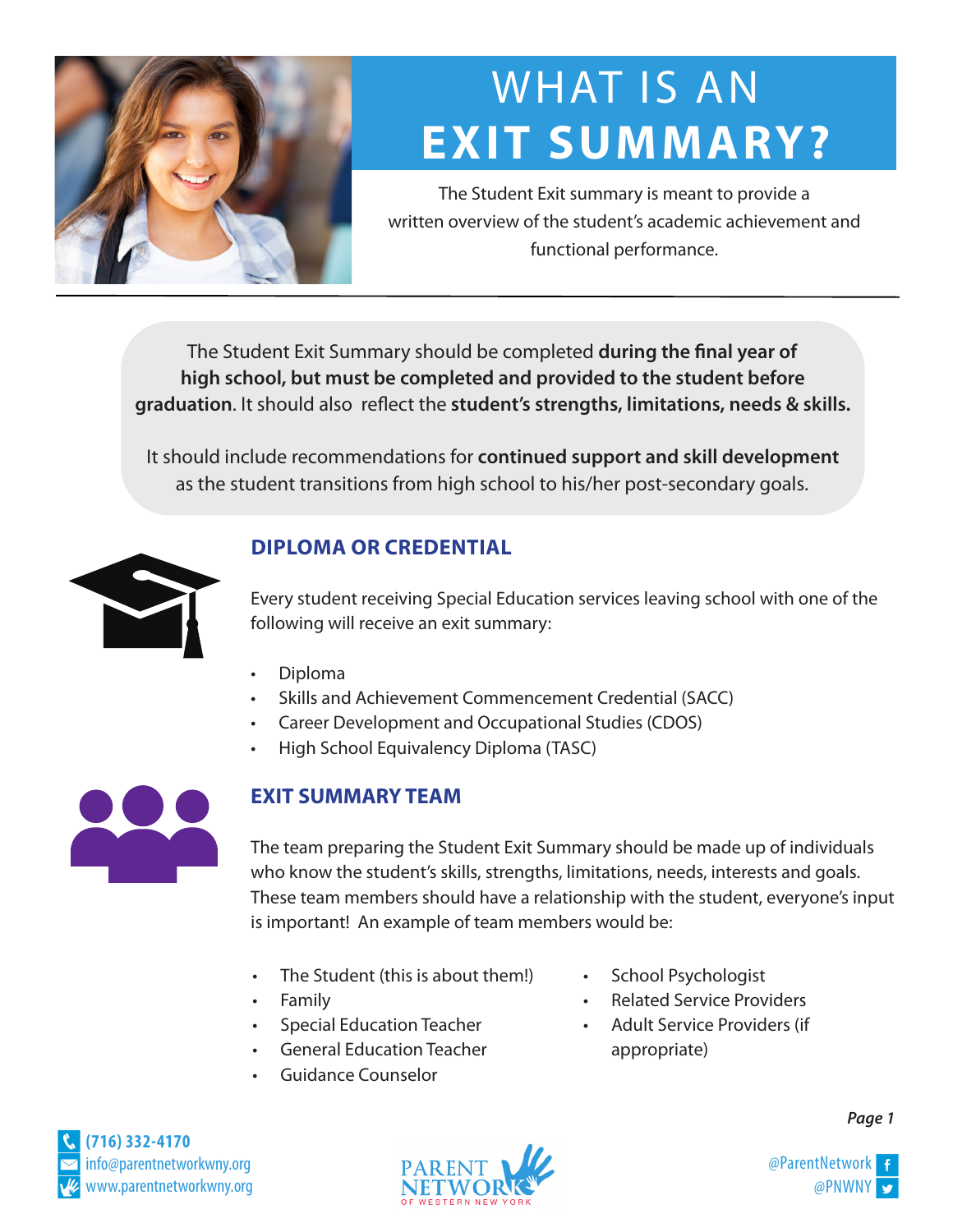# WHAT IS AN **EXIT SUMMARY?**



### **POST HIGH SCHOOL**

How can the Student Exit Summary help the student in **post high school settings, the workplace, or community**?

- Summarizes skills and strengths
- Summarizes limitations and needs for supports and services
- Provides strategies to help the student continue to be successful in their goals
- Provides documentation to help determine eligibility for adult vocational rehabilitation services
- Could be used as documentation for financial benefits
- Helpful for residential placements
- Lists accommodations needed in college and/or workplace



### **ACADEMIC ACHIEVEMENT & FUNCTIONAL PERFORMANCE**

Academic achievement and functional performance should show the student's current level of performance, strengths, abilities, interests and needs in subject (i.e math, reading) and skill (i.e. advocacy, technology) areas. Other areas that should be looked at include, but are not limited to:

- Activities of daily living
	- Personal care
	- Managing resources
- Intellectual functioning
	- The student's problem-solving ability
	- The student's attention/memory
- Adaptive behavior
	- How the student copes with demands
	- How the student makes decisions
- Learning style
	- How the student learns best
	- How long it takes for the student to learn new skills/informaton





*Page 2*

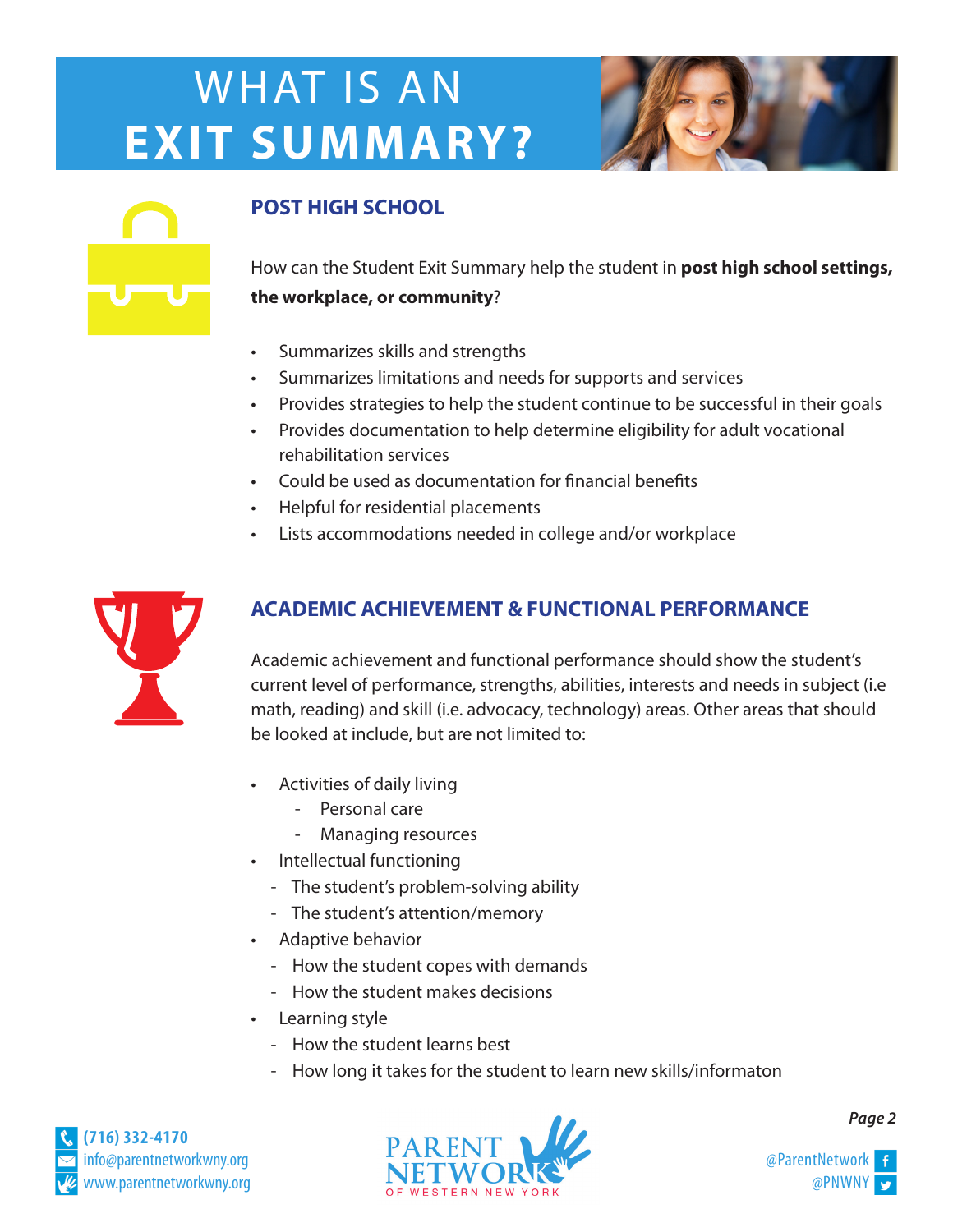# WHAT IS AN **EXIT SUMMARY?**





#### **SKILLS AND NEEDS**

When developing the student exit summary there are also considerations in the areas of skills and needs. Below are some possible areas that should be considered for both current skills and present needs.

- - Reading, writing, math, etc. The Ability to get around the
	- Learning new tasks community
- -
	- Making decisions
- **Communication**
	- Ability to make needs known
	- Preferred method of communication

#### **• Academic Transportation**

- 
- **• Personal Management Problem solving**
	- General and specific situations<br>supports
		- Managing finances



#### **SOCIAL & PHYSICAL DEVELOPMENT**

Along with the academic and functioning skills/needs, other areas that should be looked at are:

- Student's relationships with others Overall health
- Feelings about themselves Limitations
- Interpersonal skills/needs Personal management
- 

#### **Social Development Physical development**

- 
- 
- 
- Self-advocacy skills/needs Independent living skills/needs





*Page 3*

@PNWNY